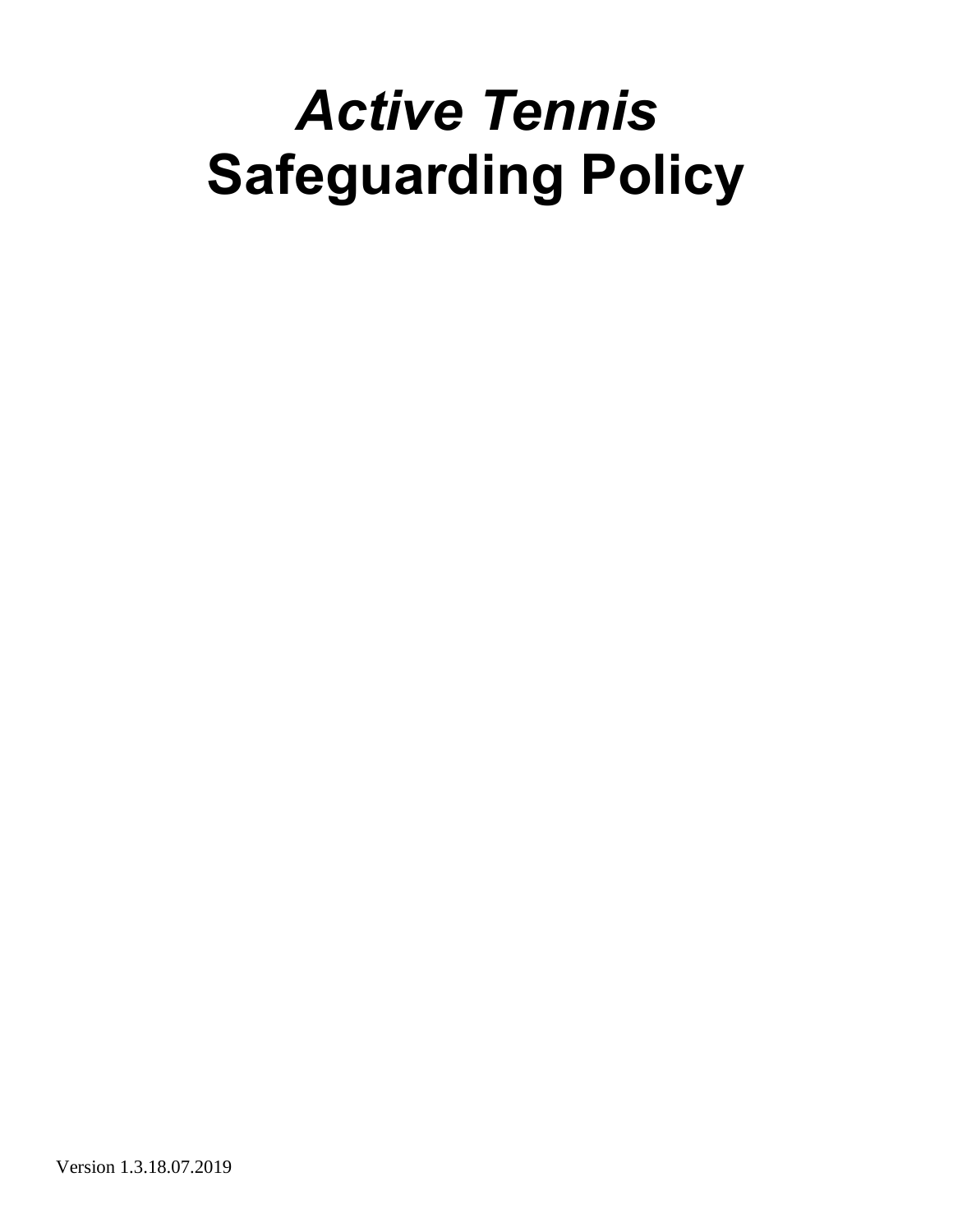### Reporting a Safeguarding Concern within the Tennis Environment

How to respond to concerns that arise within a tennis environment.

For Tennis Wales / Tennis Scotland cases, on-going consultation will take place with them.



SPC = Safeguarding and Protection Committee LRC = Licensing and Registration Committee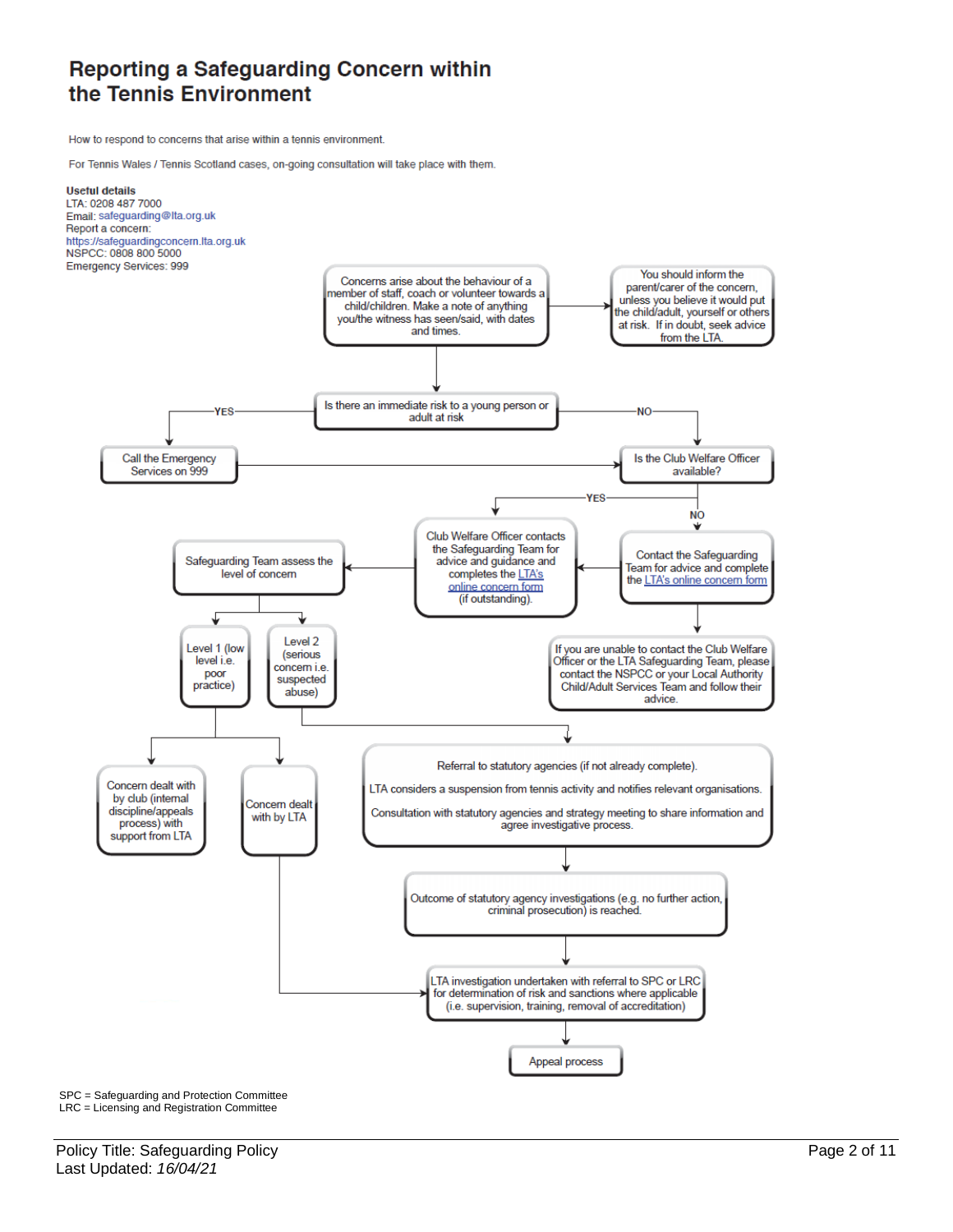## **Safeguarding Policy**

#### **1. Policy statement**

The Active Tennis is committed to prioritising the well-being of all children and adults at risk, promoting safeguarding in our club at all times, including all programmes and events we run. All activities, events and trips arranged by the club run in accordance with the LTA's Safeguarding at Events and Competitions guidance. This Policy strives to minimise risk, deliver a positive tennis experience for everyone and respond appropriately to all safeguarding concerns/disclosures.

#### **2. Use of terminology**

**Child:** a person under the age of eighteen years.

Note that some legislation in Scotland defines a child as a person under sixteen years old. However, where there is any safeguarding concern, anyone under the age of 18 is regarded as a child unless advised otherwise by the LTA Safeguarding Team .

**Adult at risk:** a person aged eighteen years or over who is, or may be, in need of community care services by reason of disability, age or illness; and is, or may be, unable to take care of, or unable to protect him or herself against abuse or neglect.

**Safeguarding children:** protecting children from abuse and neglect, preventing the impairment of children's health or development, ensuring that they grow up in circumstances consistent with the provision of safe and effective care, and taking action to enable all children to have the best life chances.

**Safeguarding adults at risk:** protecting adults from abuse and/or neglect. Enabling adults to maintain control over their lives and make informed choices without coercion. Empowering adults at risk, consulting them before taking action, unless someone lacks the capacity to make a decision, or their mental health poses a risk to their own or someone else's safety, in which case, always acting in his or her best interests.

*(See appendix A for full glossary of terms)*.

#### **3. Scope**

This Policy is applicable to all coaches. It is in line with national legislation and applicable across the UK.

Advice, guidance and support is available from the LTA Safeguarding Team.

#### **4. Responsibility for the implementation of the Safeguarding Policy, Code of Conduct and Reporting Procedure**

#### **SAFEGUARDING IS EVERYONE'S RESPONSIBILITY: NOT RESPONDING TO A SAFEGUARDING CONCERN IS NOT AN OPTION.**

- Our club's committee has overall accountability for this Policy and its implementation
- Our club Welfare Officer *Jack Allen – WLTC Club manager* is responsible for updating this Policy in line with legislative and club developments
- All individuals involved in/present at the club are required to adhere to the Policy and Code of Conduct
- The LTA Safeguarding Team and Tennis Scotland, Tennis Wales and Tennis Foundation Safeguarding Leads can offer support to help clubs proactively safeguard.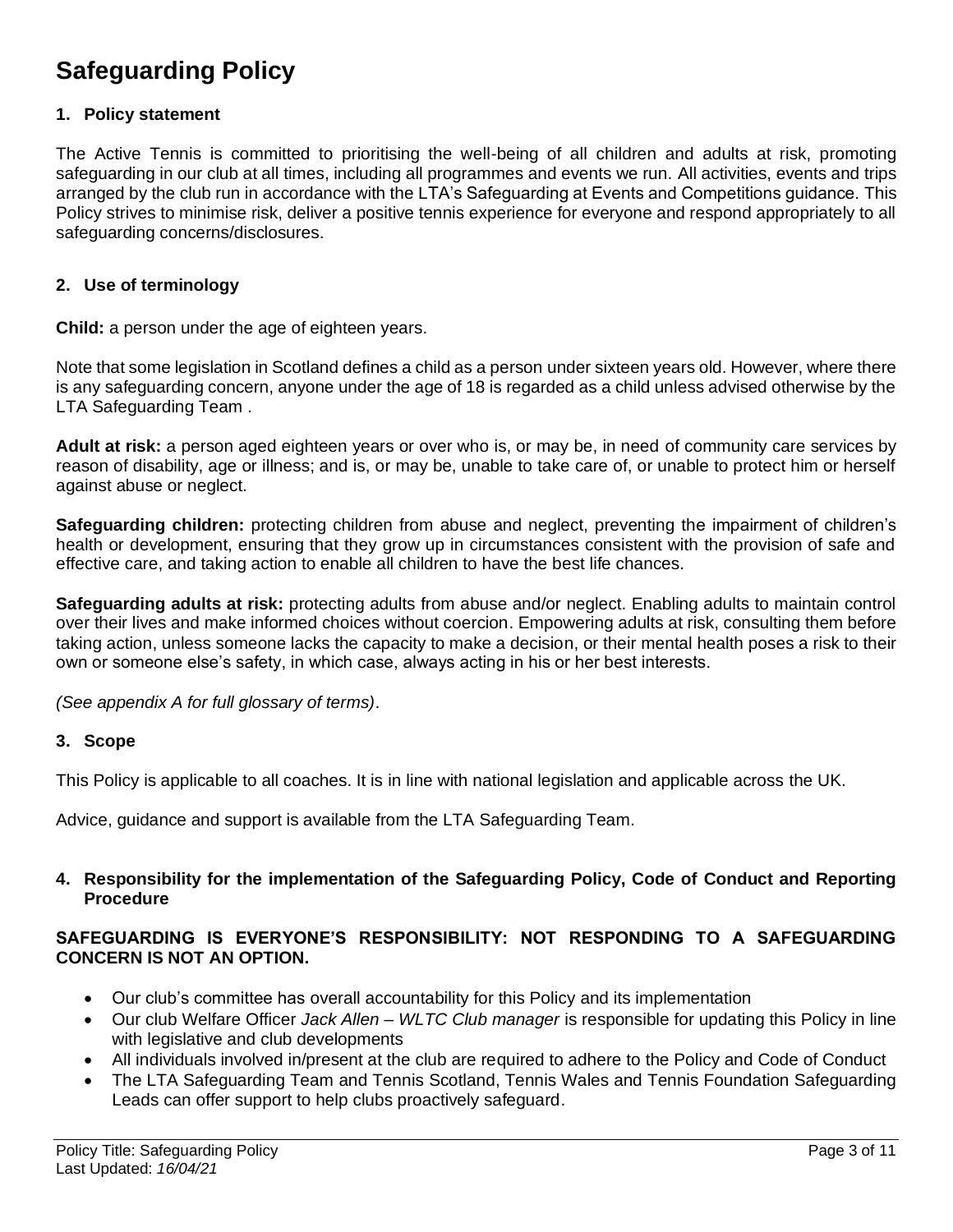#### **Where there is a safeguarding concern/disclosure:**

- The individual who is told about, hears, or is made aware of the concern/disclosure is responsible for following the Reporting a Safeguarding Concern Procedure shown in the flowchart at the beginning of this policy. Unless someone is in immediate danger, they should inform their club Welfare Officer, LTA Safeguarding Team or National Safeguarding Lead.
- The club Welfare Officer and Safeguarding Leads are responsible for reporting safeguarding concerns to the LTA Safe Safeguarding Team.
- The LTA Safeguarding Team is responsible for assessing all safeguarding concern/disclosures that are reported to them and working with the club Welfare Officer and National Safeguarding Leads to follow up as appropriate on a case-by-case basis, prioritising the well-being of the child/ adult at risk at all times. Dependent on the concern/disclosure, a referral may be made to:
	- $\circ$  The police in an emergency (999);
		- Local Authority Children's Services
	- o Local Authority Adult Services
	- $\circ$  Designated Officer (England only) for concerns/disclosures about a member of staff, consultant, coach, official or volunteer

#### **5. Breaches of the Safeguarding Policy, Code of Conduct and Reporting Procedure**

Breaches of this Policy and/or failure to comply with the outlined responsibilities may result in the following:

- Disciplinary action leading to possible exclusion from the club, dismissal and legal action
- Termination of current and future roles within the club and roles in other clubs, the LTA, Tennis Wales, Tennis Scotland and the Tennis Foundation*.*

Actions taken by players, parents or carers, staff, consultants, volunteers, officials, coaches inside or outside of the club that are seen to contradict this Policy may be considered a violation of this Policy.

Where an appeal is lodged in response to a safeguarding decision made by the club, the individual should adhere to the club's appeal procedure.

#### **6. Whistleblowing**

Safeguarding children and adults at risk requires everyone to be committed to the highest possible standards of openness, integrity and accountability. As a club, we are committed to encouraging and maintaining a culture where people feel able to raise a genuine safeguarding concern and are confident that it will be taken seriously.

#### **What is whistle blowing?**

In the context of safeguarding, "whistle blowing" is when someone raises a concern about the well-being of a child or an adult at risk.

A whistle blower may be:

- a player;
- a volunteer:
- a coach:
- other member of staff;
- an official;
- a parent;
- a member of the public.

#### **How to raise a concern about a child or an adult at risk at the club**

If a child or an adult at risk is in immediate danger or risk of harm, the police should be contacted by calling 999.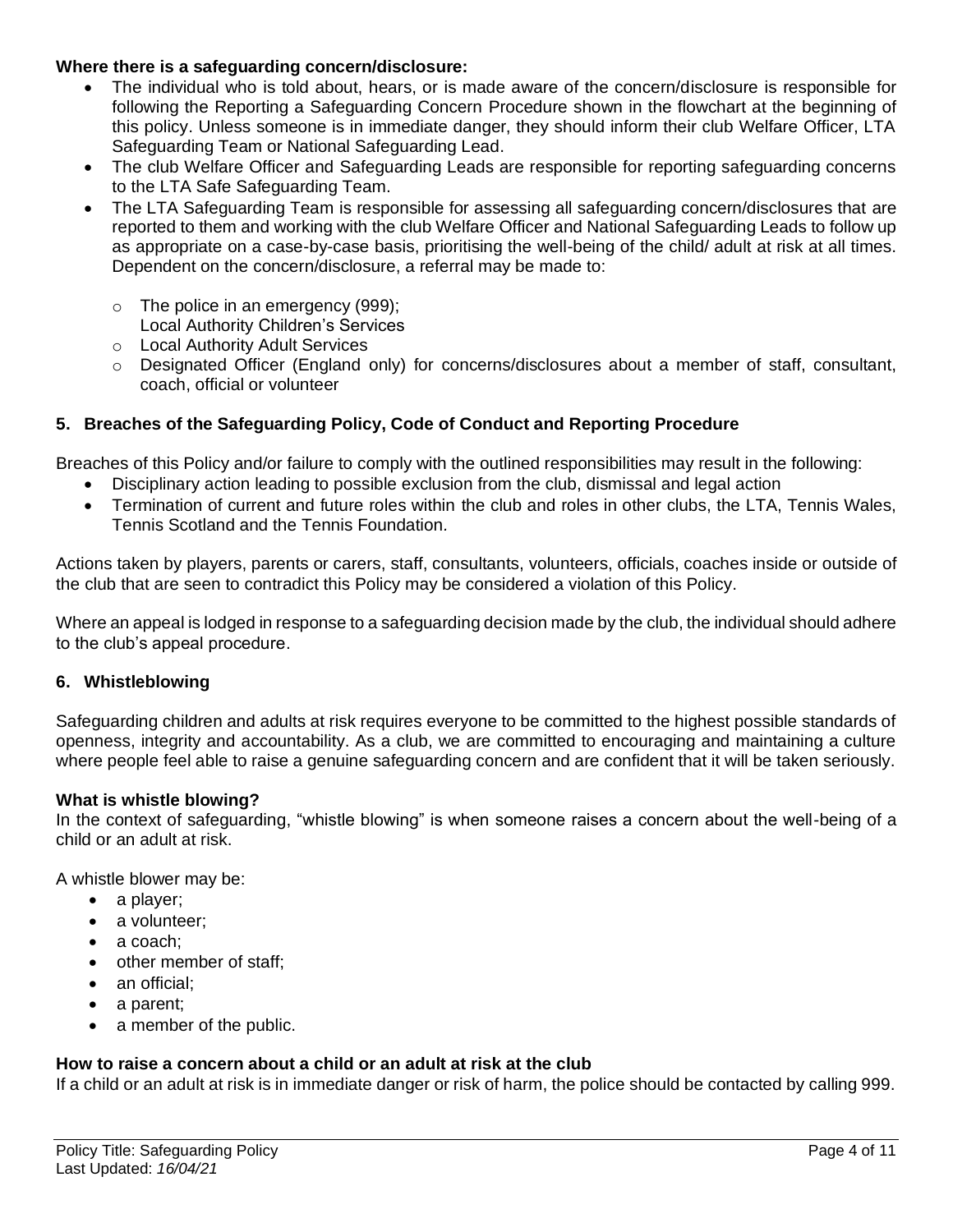Where a child or an adult at risk is not in immediate danger, any concerns about their well-being should be made without delay to the Club Welfare Officer. The Club Welfare Officer will pass the details of the concern on to the LTA Safeguarding Team at the earliest opportunity and the relevant local authority and the police will be contacted, where appropriate.

If, however, the whistle blower does not feel comfortable raising a concern with the Club Welfare Officer, the whistle blower should contact the LTA Safeguarding Team directly on 020 8487 7000, the Local Authority Designated Officer (LADO) or the NSPCC on 0808 800 5000.

The Club Welfare Officer can be contacted on: *tennismanager@wltc.co.uk*

#### **Information to include when raising a concern**

The whistle blower should provide as much information as possible regarding the incident or circumstance which has given rise to the concern, including:

- their name and contact details (unless they wish to remain anonymous);
- names of individuals involved;
- date, time and location of incident/circumstance; and
- whether any witnesses were present.

#### **What happens next?**

All concerns raised by a whistle blower about the well-being of a child or an adult at risk will be taken seriously and every effort will be made to deal with each concern fairly, quickly and proportionately.

If the whistle blower does not believe that the concern has been dealt with appropriately and wishes to speak to someone outside the club or the LTA Safeguarding Team, the NSPCC Whistleblowing advice line should be contacted on 0800 028 0285 or by emailing [help@nspcc.org.uk.](mailto:help@nspcc.org.uk)

#### **Support**

The club will not tolerate any harassment, victimisation or unfair treatment of, and will take appropriate action to protect, whistle blowers when they raise a concern in good faith.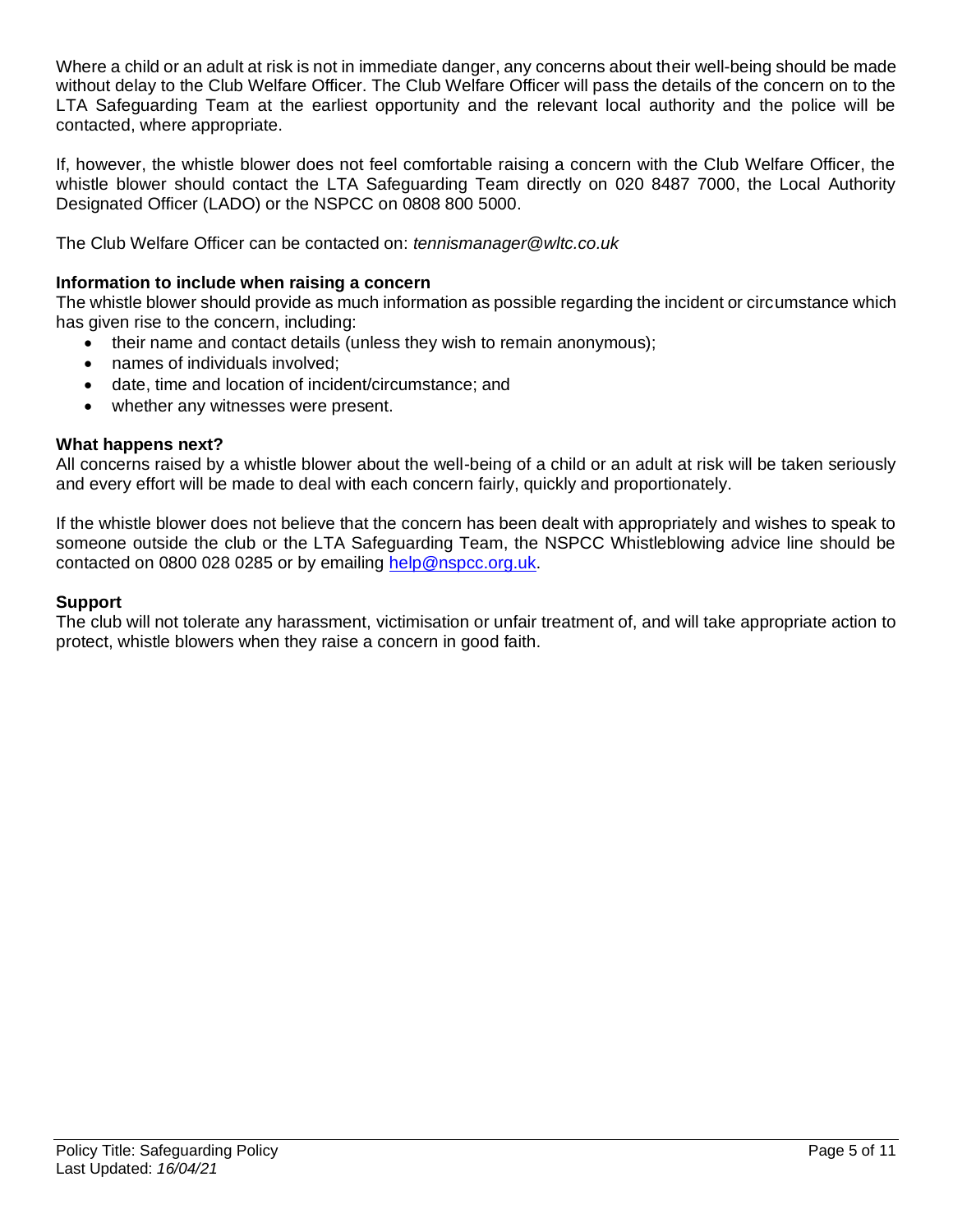# **Codes of Conduct**

#### **All members of staff, volunteers and members agree to:**

- Prioritise the well-being of all children and adults at risk at all times
- Treat all children and adults at risk fairly and with respect
- Be a positive role model. Act with integrity, even when no one is looking
- Help to create a safe and inclusive environment both on and off court
- Not allow any rough or dangerous behaviour, bullying or the use of bad or inappropriate language
- Report all allegations of abuse or poor practice to the club Welfare Officer
- Not use any sanctions that humiliate or harm a child or adult at risk
- Value and celebrate diversity and make all reasonable efforts to meet individual needs
- Keep clear boundaries between professional and personal life, including on social media
- Have the relevant consent from parents/carers, children and adults before taking or using photos and videos
- Refrain from making physical contact with children or adults unless it is necessary as part of an emergency or congratulatory (e.g. handshake / high five)
- Refrain from smoking and consuming alcohol during club activities or coaching sessions
- Ensure roles and responsibilities are clearly outlined and everyone has the required information and training
- Avoid being alone with a child or adult at risk unless there are exceptional circumstances
- Refrain from transporting children or adults at risk, unless this is required as part of a club activity (e.g. away match) and there is another adult in the vehicle
- Not abuse, neglect, harm or discriminate against anyone; or act in a way that may be interpreted as such
- Not have a relationship with anyone under 18 for whom they are coaching or responsible for
- Be acutely aware of the power that coaches and coaching assistants develop over players in the coaching relationship and avoid any intimacy (sexual or otherwise) with players

#### **All children agree to:**

- Be friendly, supportive and welcoming to other children and adults
- Play fairly and honestly
- Respect club staff, volunteers and Officials and accept their decisions
- Behave, respect and listen to your coach
- Take care of your equipment and club property
- Respect the rights, dignity and worth of all participants regardless of age, gender, ability, race, culture, religion or sexual identity
- Not use bad, inappropriate or racist language, including on social media
- Not bully, intimidate or harass anyone, including on social media
- Not smoke, drink alcohol or drugs of any kind on club premises or whilst representing the club at competitions or events
- Talk to the club Welfare Officer about any concerns or worries they have about themselves or others

#### **All parents and carers agree to:**

- Positively reinforce your child and show an interest in their tennis
- Use appropriate language at all times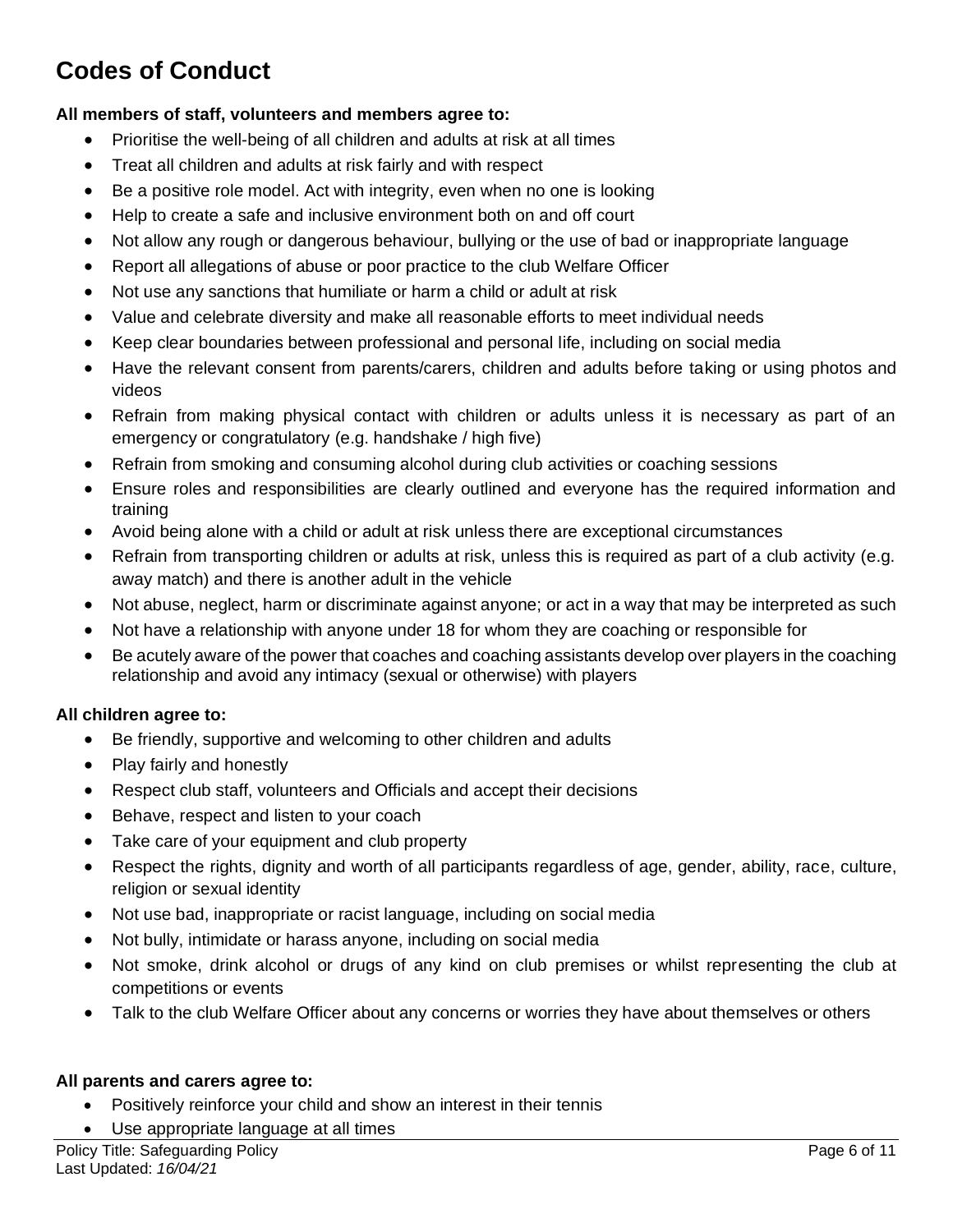- Be realistic and supportive
- Never ridicule or admonish a child for making a mistake or losing a match
- Treat all children, adults, volunteers, coaches, officials and members of staff with respect
- Behave responsibly at the venue; do not embarrass your child
- Accept the official's decisions and do not go on court or interfere with matches
- Encourage your child to play by the rules, and teach them that they can only do their best
- Deliver and collect your child punctually from the venue
- Ensure your child has appropriate clothing for the weather conditions
- Ensure that your child understands their code of conduct
- Adhere to your venue's safeguarding policy, diversity and inclusion policy, rules and regulations
- Provide emergency contact details and any relevant information about your child including medical history

This Policy is reviewed every two years (or earlier if there is a change in national legislation).

This Policy is recommended for approval by:

Active Tennis Director *Andrew Mustill*: **Date: 16/04/21** Date: 16/04/21

Club Welfare Officer *Jack Allen*: Date: 16/04/21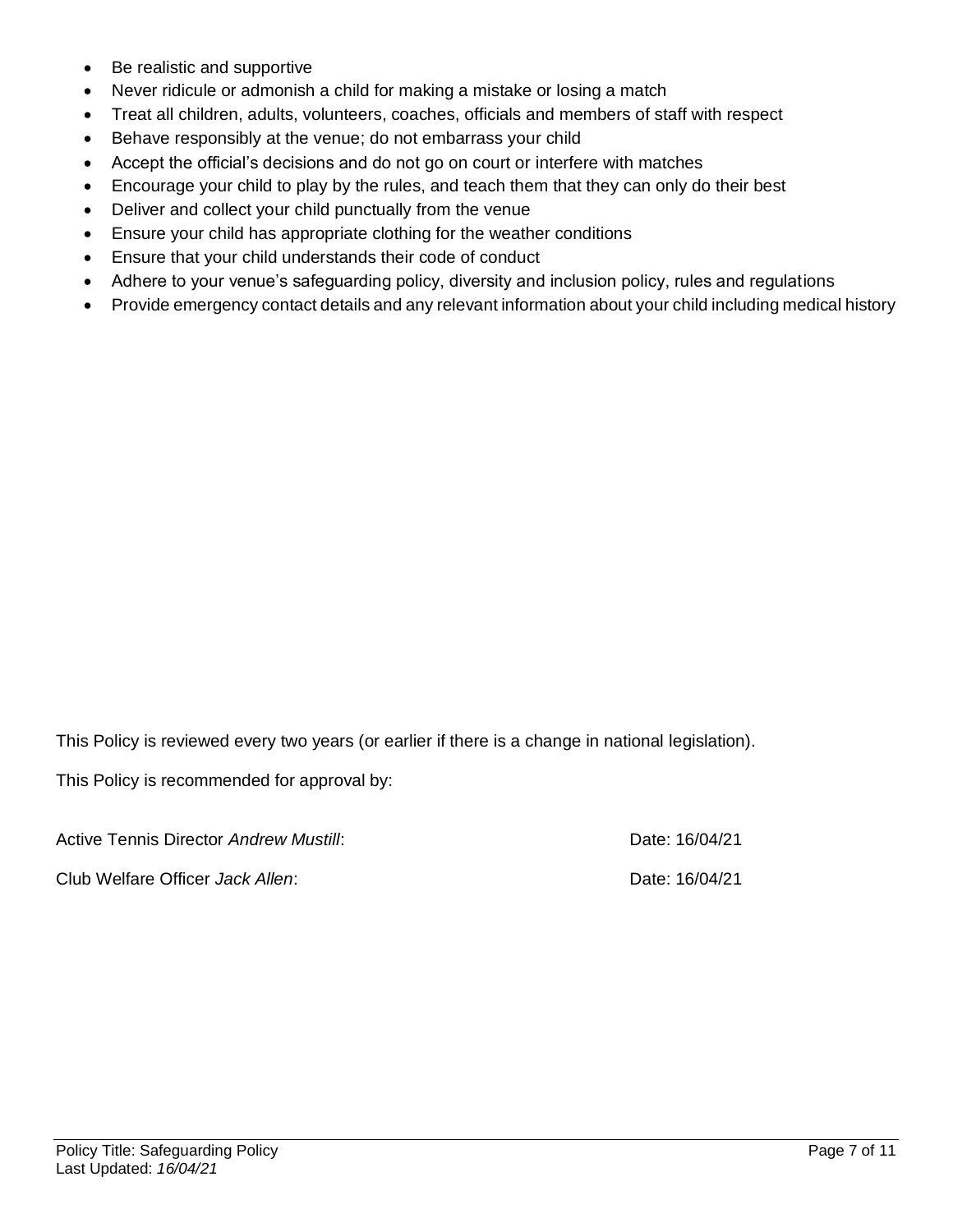## **Appendix A: Glossary of Terms**

**Safeguarding:** protecting **children** from abuse and neglect, preventing the impairment of children's health or development, ensuring that children are growing up in circumstances consistent with the provision of safe and effective care, and taking action to enable all children to have the best life chances. Enabling **adults at risk** to achieve the outcomes that matter to them in their life; protecting their right to live in safety, free from abuse and neglect. Empowering and supporting them to make choices, stay safe and raise any concerns. Beginning with the assumption that an individual is best-placed to make decisions about their own wellbeing, taking proportional action on their behalf only if someone lacks the capacity to make a decision, they are exposed to a lifethreatening risk, someone else may be at risk of harm, or a criminal offence has been committed or is likely to be committed.

#### **Abuse and neglect**

**Physical abuse:** A form of abuse which may involve hitting, shaking, throwing, poisoning, burning or scalding, drowning, suffocating or otherwise causing physical harm to a child or adult at risk. Physical harm may also be caused when a parent or carer fabricates the symptoms of, or deliberately induces illness

**Sexual abuse:** Involves forcing or enticing a child or young person to take part in abuse sexual activities, not necessarily involving a high level of violence, whether or not the child is aware of what is happening. The activities may involve physical contact, including assault by penetration (for example, rape or oral sex) or non-penetrative acts such as masturbation, kissing, rubbing and touching outside of clothing. They may also include non-contact activities, such as involving children in looking at, or in the production of, sexual images, watching sexual activities, encouraging children to behave in sexually inappropriate ways, or grooming a child in preparation for abuse (including via the internet). Sexual abuse is not solely perpetrated by adult males. Women can also commit acts of sexual abuse, as can other children

**Emotional abuse:** The persistent emotional maltreatment of a child or adult at risk such as to cause severe and persistent adverse effects on their emotional development. It may involve conveying to a child/ adult at risk that they are worthless or unloved, inadequate, or valued only insofar as they meet the needs of another person; not giving them opportunities to express their views; deliberately silencing them or 'making fun' of what they say or how they communicate. It may feature age or developmentally inappropriate expectations being imposed, including interactions that are beyond a child or adult at risk's developmental capability, as well as overprotection and limitation of exploration and learning, or preventing them participating in normal social interaction. It may involve seeing or hearing the ill-treatment of another. It may involve serious bullying (including cyber bullying), causing a child or adult at risk to feel frightened or in danger, or the exploitation or corruption of children. Some level of emotional abuse is involved in all types of maltreatment of a child, though it may occur alone.

**Neglect:** The persistent failure to meet a child/ adult at risk's basic physical and/or psychological needs, likely to result in the serious impairment of their health or development. It may involve a parent or carer failing to:

- $\circ$  provide adequate food, clothing and shelter (including exclusion from home or abandonment);
- $\circ$  protect a child/ adult at risk from physical and emotional harm or danger;
- $\circ$  ensure adequate supervision (including the use of inadequate care-givers); or
- o ensure access to appropriate medical care or treatment.

It may also include neglect of, or unresponsiveness to, a child's or adult at risk's basic emotional needs. Neglect may occur during pregnancy as a result of maternal substance abuse.

#### **Additional examples of abuse and neglect of adults at risk**

**Financial abuse**: having money or property stolen; being defrauded; being put under pressure in relation to money or other property; and having money or other property misused.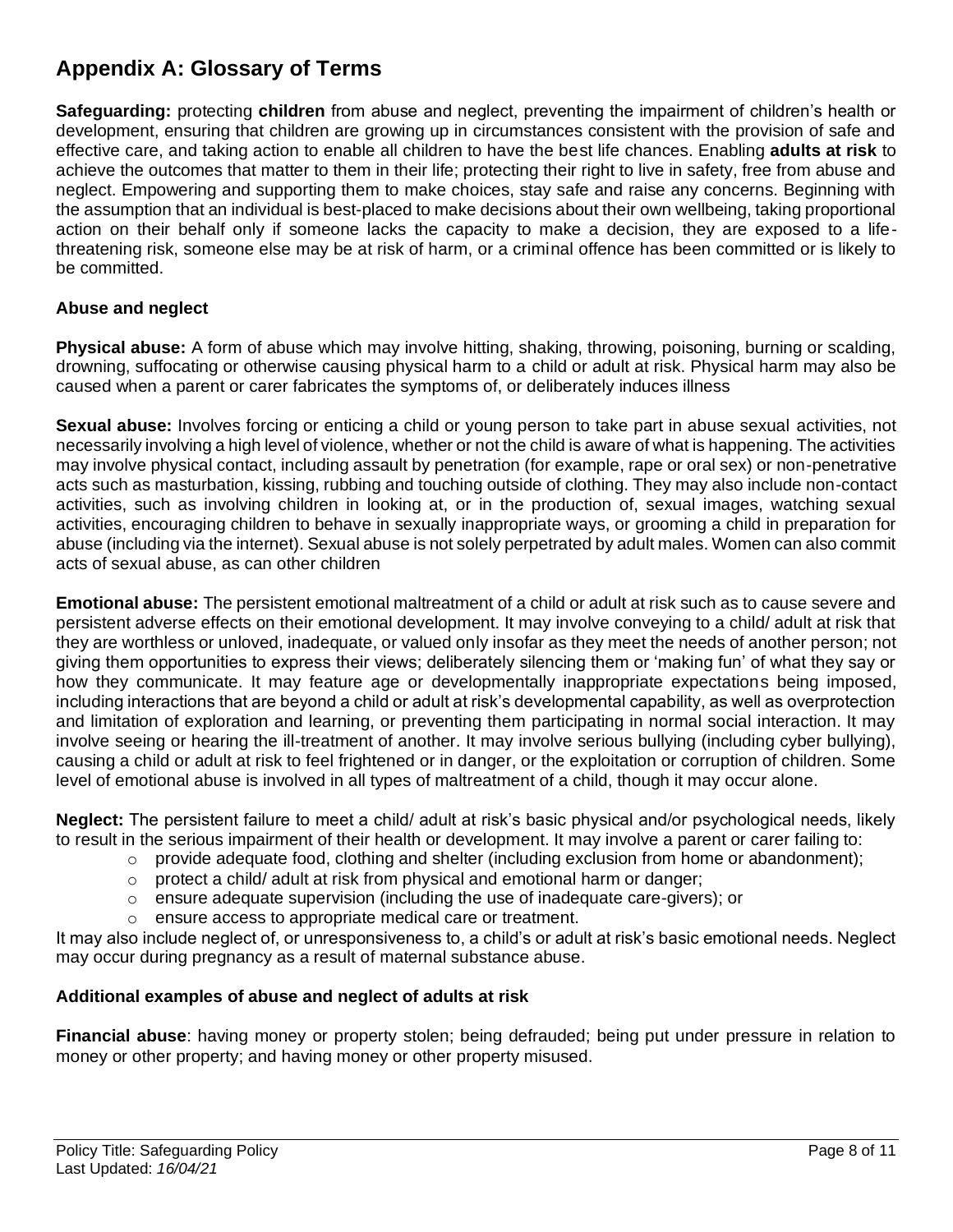**Discriminatory abuse**: treating someone in a less favourable way and causing them harm, because of their age, gender, sexuality, gender identity, disability, socio-economic status, ethnic origin, religion and any other visible or non-visible difference.

**Domestic abuse**: includes physical, sexual, psychological or financial abuse by someone who is, or has been a partner or family member. Includes forced marriage, female genital mutilation and honour-based violence (an act of violence based on the belief that the person has brought shame on their family or culture). Domestic abuse does not necessarily involve physical contact or violence.

**Psychological abuse:** including emotional abuse, threats of harm or abandonment, deprivation of contact, humiliation, blaming, controlling, intimidation, coercion, harassment, verbal abuse, isolation or withdrawal from services or supportive networks.

**Organisational abuse**: where the needs of an individual are not met by an organisation due to a culture of poor practice or abusive behaviour within the organisation.

**Self-neglect:** behaviour which threatens an adult's personal health or safety (but not that of others). Includes an adult's decision to not provide themselves with adequate food, clothing, shelter, personal hygiene, or medication (when indicated), or take appropriate safety precautions

**Modern slavery**: encompasses slavery, human trafficking, criminal and sexual exploitation, forced labour and domestic servitude. Traffickers and slave masters use whatever means they have at their disposal to coerce, deceive and force individuals into a life of abuse, servitude and inhumane treatment.

- A person who is being abused may experience more than one type of abuse
- Harassment, and bullying are also abusive and can be harmful
- Female Genital Mutilation (FGM) is now recognised as a form of physical, sexual and emotional abuse that is practised across the UK
- Child Sexual Exploitation is recognised as a form of sexual abuse in which children are sexually exploited for money, power or status
- Child trafficking is recognised as child abuse where children are often subject to multiple forms of exploitation. Children are recruited, moved or transported to, or within the UK, then exploited, forced to work or sold
- People from all cultures are subject to abuse. It cannot be condoned for religious or cultural reasons
- Abuse can have immediate and long-term impacts on someone's well-being, including anxiety, depression, substance misuse, eating disorders and self-destructive Conducts, offending and anti-social **Conduct**
- Those committing abuse are most often adults, both male and female. However, child-to-child abuse also takes place.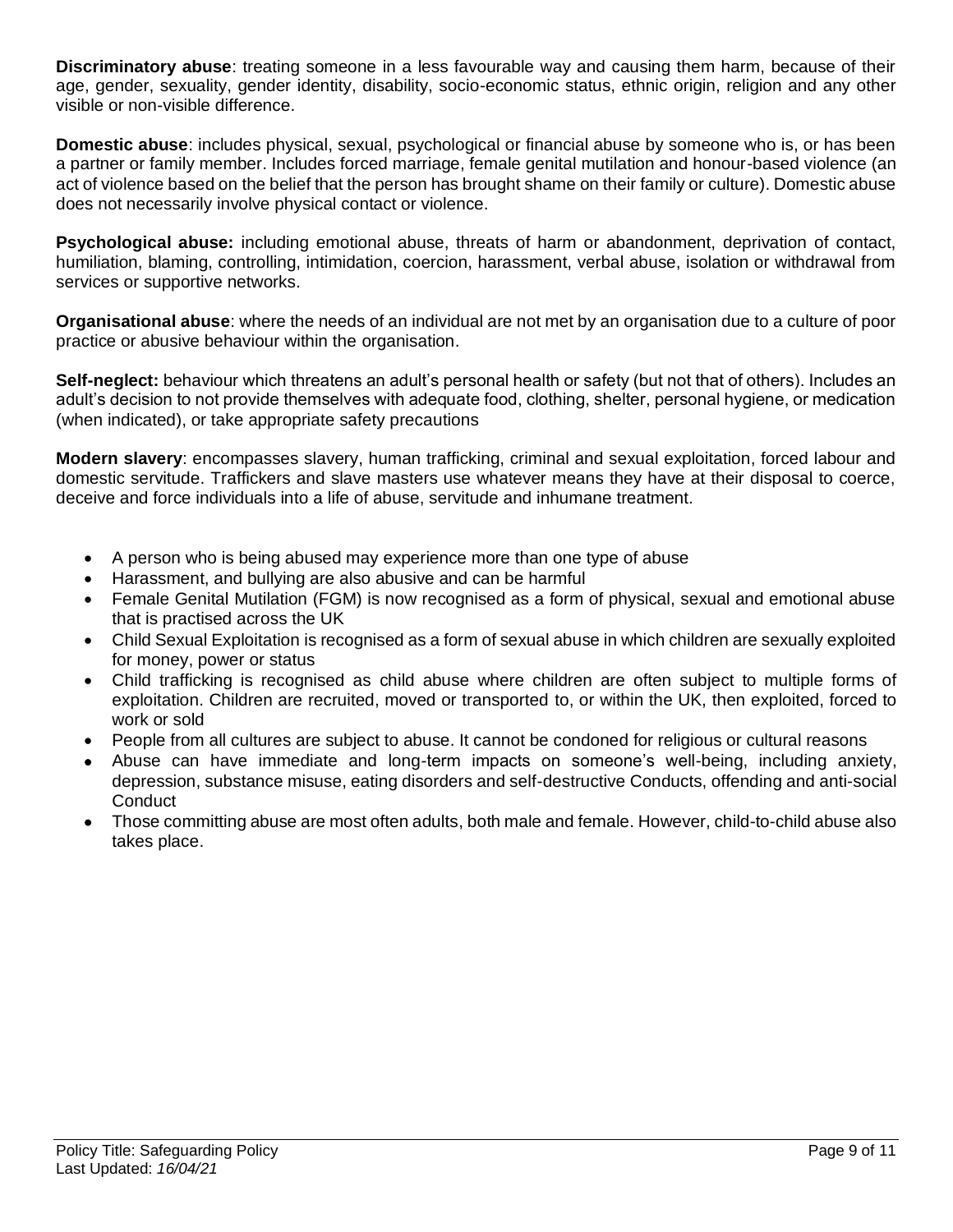## **Appendix B: What to do if a disclosure from a child or adult at risk is made to you:**

- 1. **Listen** carefully and calmly to the individual
- 2. **Reassure** the individual that they have done the right thing and what they have told you is very important
- 3. **Avoid questioning** where possible, and never ask leading questions
- 4. **Do not promise secrecy**. Let the individual know that you will need to speak to the Welfare Officer/LTA Safeguarding Team because it is in their best interest. If you intend to speak to the police or social care, you should let them know this too.
- 5. **Report the concern.** In an emergency, call the police (999), otherwise talk to the Welfare Officer/LTA Safeguarding Team as soon as possible. Do not let doubt/personal bias prevent you from reporting the allegation
- **6. Record** details of the disclosure and allegation using the LTA's online reporting a concern form within 24 hours*. If you do not have access to the online form, write down the details using what you have available then sign and date it.*